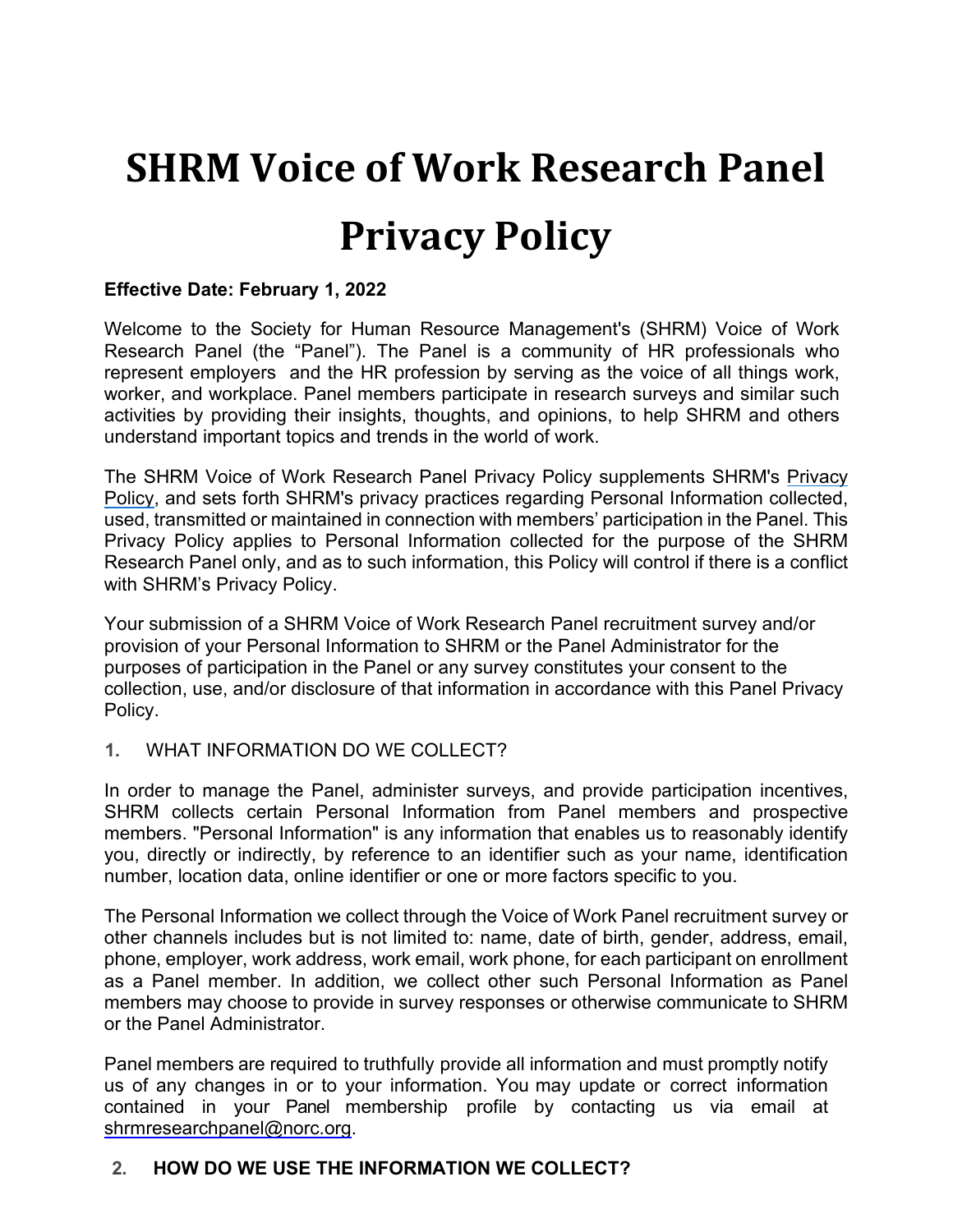SHRM will use Personal Information collected through the Panel as follows:

- a) to offer the Panel Services and manage the Panel;
- b) to administer surveys and communicate with members regarding survey opportunities, participation in the Panel, and rewards;
- c) to manage and administer Panel rewards and provide such benefits to members;
- d) to communicate with prospective Panel members regarding the Panel and potential participation in the Panel;
- e) to tailor survey opportunities to Panel members;
- f) to comply with any and all legal obligations;
- g) to respond to your inquiries and fulfill requests made by Panel members and those interested in participating on the Panel;
- h) as otherwise permitted by the SHRM Privacy Policy or this Panel Privacy Policy; and
- i) as otherwise authorized by you.

## **3. WHEN DO WE SHARE INFORMATION WITH THIRD PARTIES?**

We may share Panel members' Personal Information in the following ways:

a) Panel Administrator. SHRM uses a third-party vendor, NORC (the "Panel Administrator"), to assist with management and administration of the Panel, to collect and process recruitment surveys for participation in the Panel, and to assist with administration of surveys and collection of survey data. To learn more about NORC's privacy policies for research participants, please visit: [https://www.norc.org/WorkingWithNORC/Pages/research-participant-privacy](https://www.norc.org/WorkingWithNORC/Pages/research-participant-privacy-policy.aspx)[policy.aspx.](https://www.norc.org/WorkingWithNORC/Pages/research-participant-privacy-policy.aspx)

b) Service Providers. We may share information with service providers that we believe need the information to perform a technology, business, or other professional function for us, such as IT services, maintenance and hosting of the Panel Services, accounting, auditing, and tax services, and other such professional services.

c) Clients. SHRM provides research services to third-party clients ("SHRM Clients") using the Panel. SHRM may share non-identifying geographic or demographic data about Panel members and/or survey respondents with SHRM Clients as part of a summary of survey results. In cases where Panel members voluntarily disclose Personal Information in survey responses, however, such information may be shared with SHRM Clients. Panel members are not required to provide Personal Information in response to any survey, and may skip any survey question you do not want to answer.

d) Rewards Providers. We may share members' contact information with third parties in order to deliver rewards or other incentives that members earn in connection with participating in a particular survey. For instance, if you earned an online gift card to a particular retailer, your name, email address, and similar contact information may be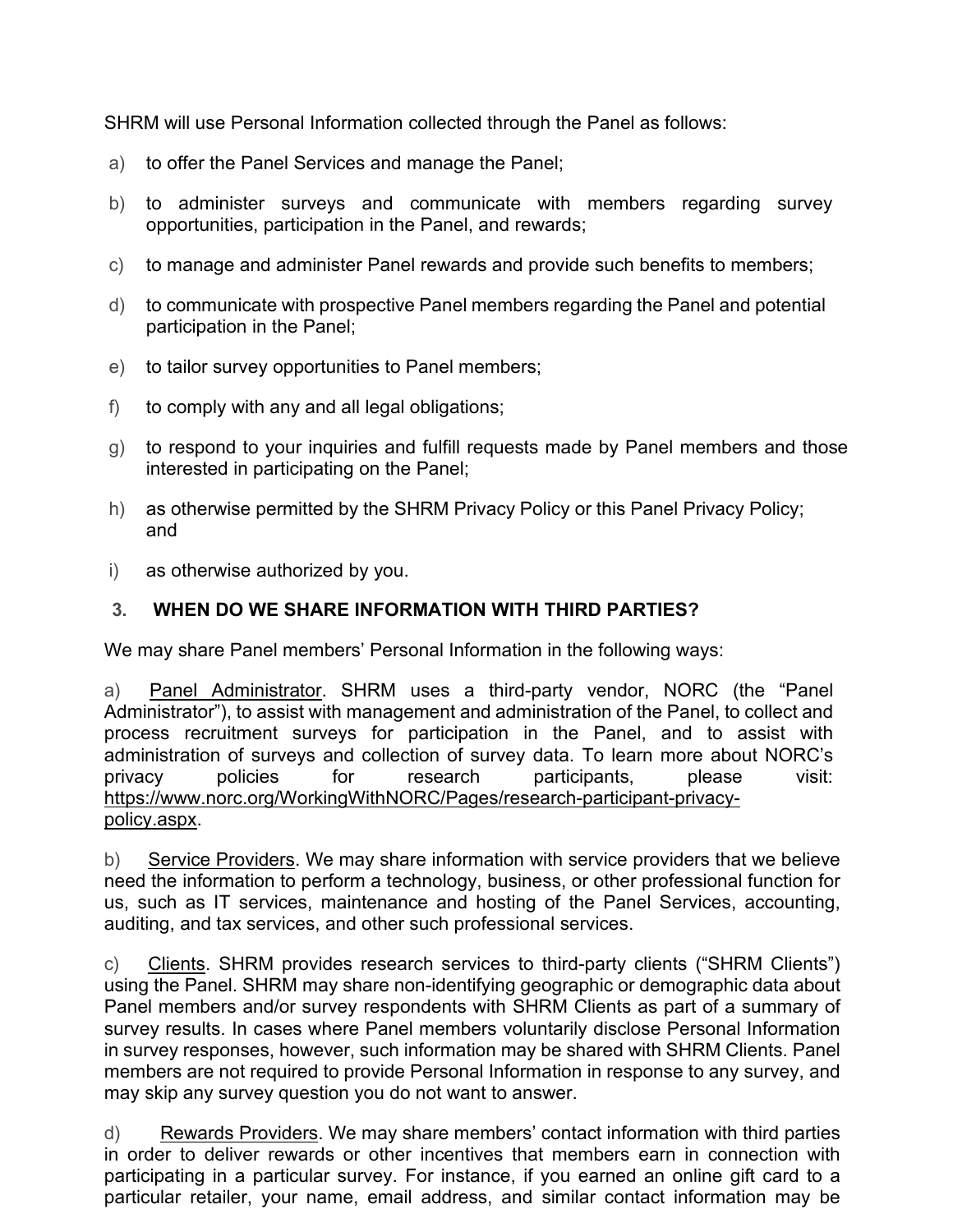provided to the retailer in order to deliver your gift card. Such third parties subsequent use of your information is subject to their posted terms and privacy policies.

e) Corporate Event. We reserve the right to transfer to another entity or its affiliates or service providers some or all information about you in connection with, or during negotiations of, any merger, acquisition, sale of assets or any line of business, change in ownership control, or financing transaction. We cannot promise that an acquiring party or the merged entity will have the same privacy practices or treat your information the same as described in this Policy.

f) Legal. We share information where necessary to comply with applicable law, to respond to requests from law enforcement agencies or other government authorities or third-parties, as permitted by law and without your consent when it is necessary to protect our customers, employees, or property; in emergency situations; or to enforce our rights under our terms of use and policies.

# **4. REWARDS FOR PANEL PARTICIPATION**

Panel members may have the opportunity to earn rewards or incentives for participation in certain surveys. Because the provision of Personal Information in connection with any survey is never required and entirely voluntary, SHRM does not generally assign monetary or other value to Panel members' Personal Information. To the extent applicable law requires that a value be assigned, SHRM values the Personal Information collected and used as being equal to the value of the incentives provided in connection with completing each such survey.

# **5. RETENTION PERIOD**

We will retain Panel members' Personal Information for the period necessary to fulfill the purposes outlined in this Privacy Policy unless a longer retention period is required or permitted by for legal, auditing, or compliance purposes.

# **6. YOUR PRIVACY CHOICES**

Participation in all surveys is voluntary, and you may choose not to answer any questions you do not wish to answer. If you wish to no longer participate in the Panel, please contact us by:

- E-mail: [shrmresearchpanel@norc.org](mailto:shrmresearchpanel@norc.org)
- Mail: SHRM, 1800 Duke Street, Alexandria, Virginia, 22314, ATTN: SHRM Customer Experience.
- Phone: 001-703-535-6365 800.283.SHRM(7476)

Panel members in California and certain other jurisdictions may have the right request access to Personal Information collected about you and information regarding the source of that information, the purposes for which we collect it, and the categories of any third parties or service providers with whom we share it. You may also have the right to request in certain circumstances that we delete personal information that we have collected directly